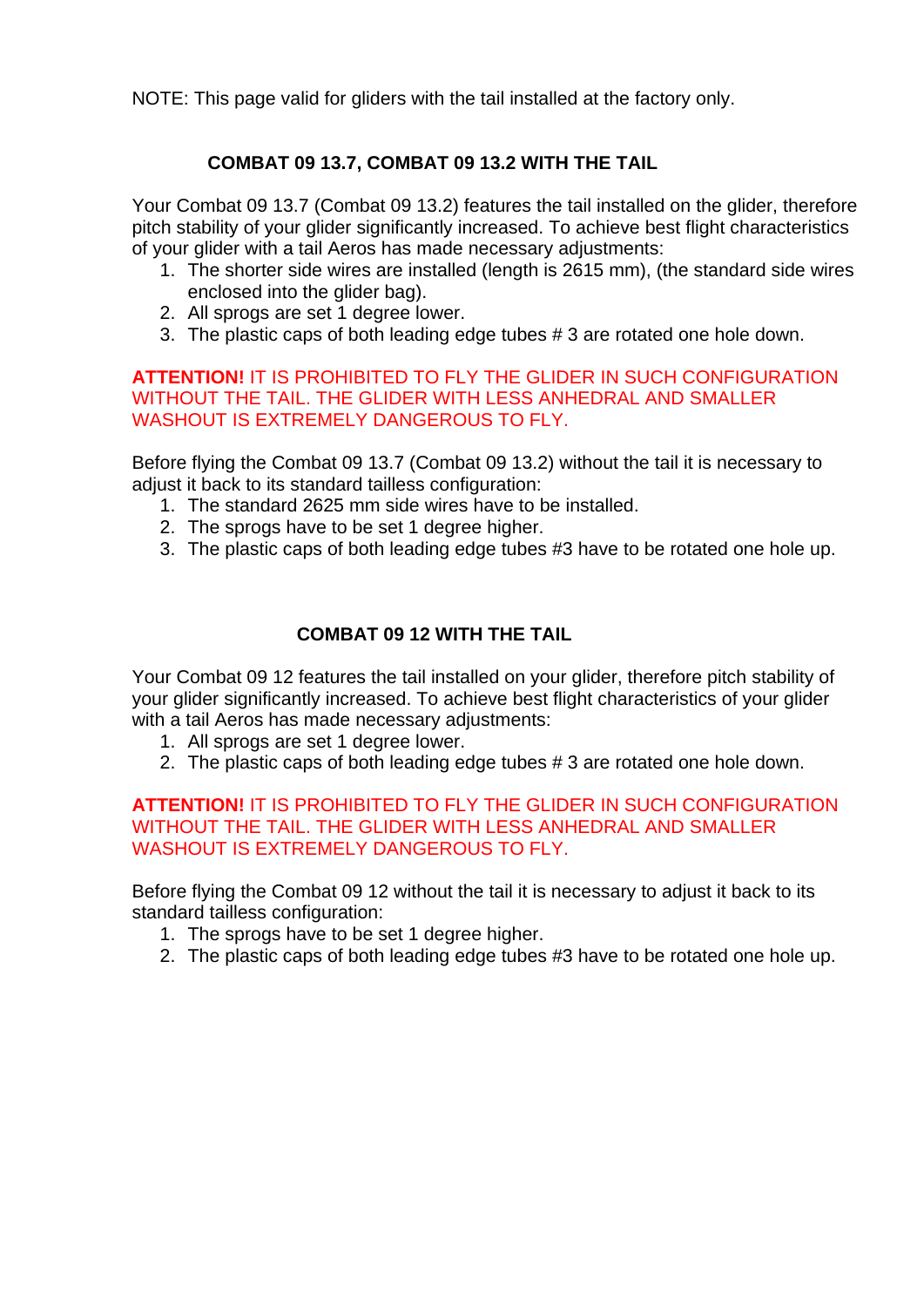# **HANG GLIDER STABILIZER**

# MANUAL



*Manufactured by:* 

*AEROS Ltd. Tel: (380 44) 4554120 Post-Volynskaya St. 5 Fax: (380 44) 4554116 Kiev 03061 E-mail: [aerosint@aerosint.kiev.ua](mailto:aerosint@aerosint.kiev.ua), Ukraine http:// www.aeros.com.ua*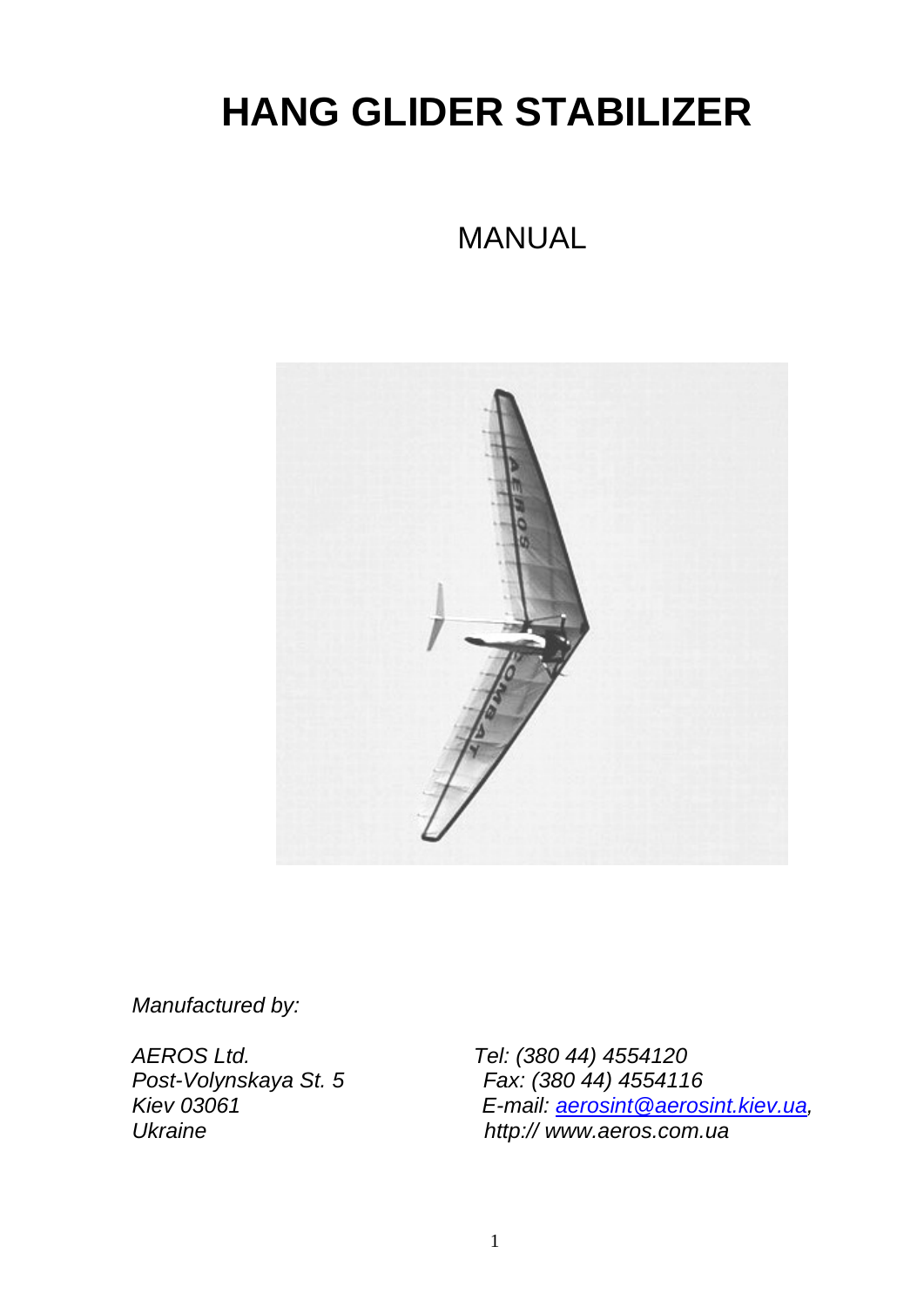Please read and be sure you thoroughly understand this manual before installing your tail. Be sure you are thoroughly familiar with the tail and the contents of this manual before initial operation.

It is important that you visit us regularly at [http://www.aeros.com.ua](http://www.aeros.com.ua/)

In case of any doubts or questions contact your local dealers or Aeros.

We wish you a safe and enjoyable flying career.

Aeros Ltd.

#### **DEFINITIONS**

Definitions used in this Manual such as WARNING, CAUTION and NOTE are employed in the following context:

**WARNING:** OPERATING PROCEDURES, TECHNIQUES, ETC. WHICH IF NOT FOLLOWED CORRECTLY, MAY RESULT IN PERSONAL INJURY OR DEATH.

**CAUTION:** OPERATING PROCEDURES, TECHNIQUES, ETC. WHICH IF NOT STRICTLY OBSERVED, MAY RESULT IN DAMAGE TO THE AIRCRAFT OR ITS INSTALLED EQUIPMENT

**NOTE:** Operating procedures, techniques, etc. which considered essential to highlight.

#### CONTENTS

| 1. General Information     | 3 |
|----------------------------|---|
| 2. Technical Information   | 3 |
| 3. Tail Installation       | 3 |
| 4. Glider Adjustments      |   |
| 5. Maintenance and Storage |   |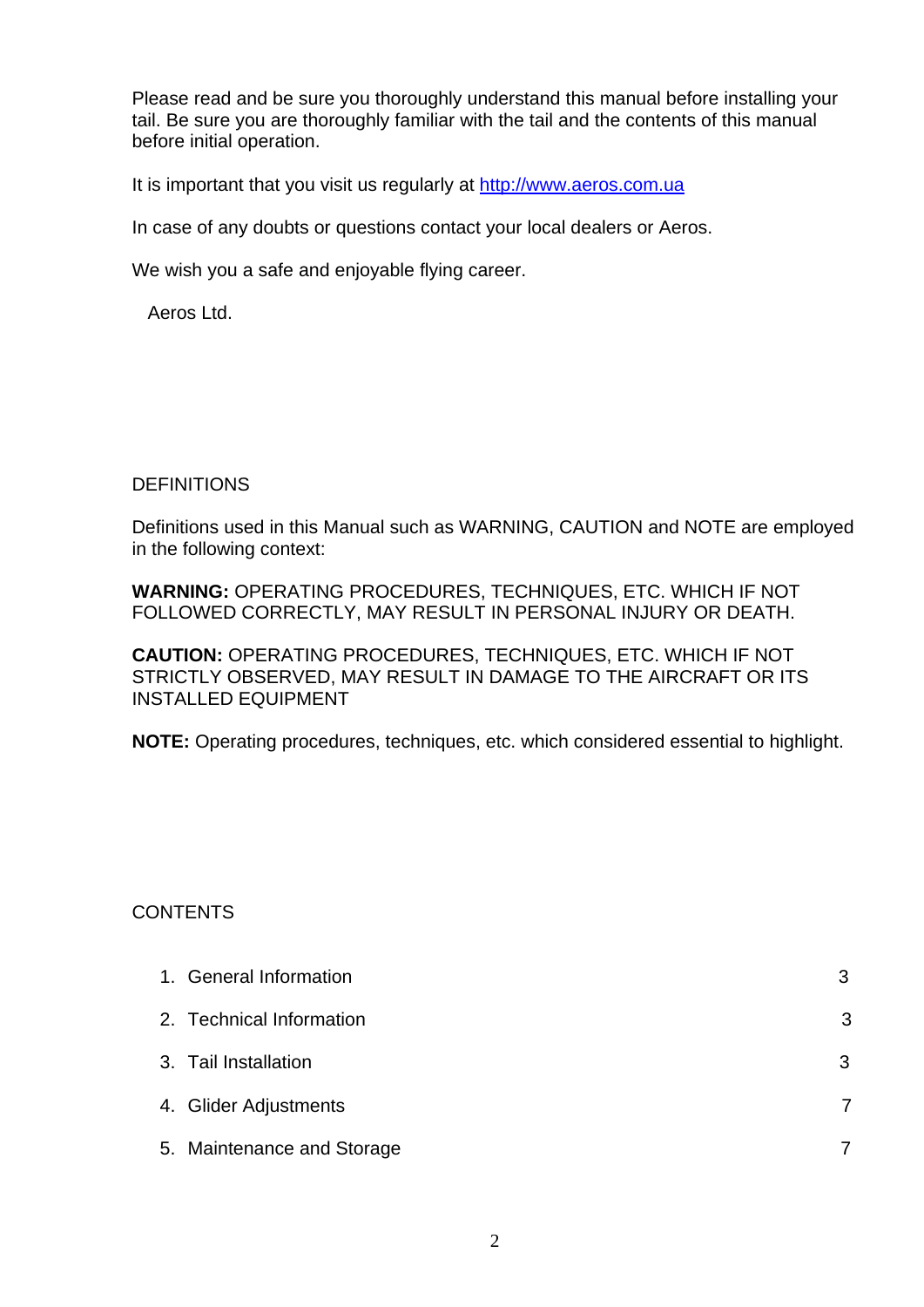#### **GENERAL INFORMATION**

The horizontal stabilizer (the tail) is designed to increase the hang glider pitch stability. Although it was designed and tested for Aeros hang gliders, but can be easily mounted to any other hang glider as well (in this case it may require additional tests to find out the optimal mounting angle of the tail).

After numerous flight tests and tests at the DHV vehicle it was determined that the tail greatly increase the pitch stability, allowing flying with lower sprogs settings keeping DHV required pitch-up moment. Properly adjusted hang glider with the tail retains the same good handling, but the tail adds the directional stability and makes the glider pleasure to glide at higher speed in turbulent air without decrease in performance. Surprisingly enough, the glider with a tail is more comfortable to land than the tailless glider.

The tail has symmetrical low drag profile and is rigidly mounted at 5 deg. negative angle of attack to the slightly extended keel tube. The tail consists of three parts: the center tail section and the left and the right outer tail sections. It is made of stiff light weight carbon fiber and strong enough to withstand a point loading and can be easily stored when de-rigged and packed in a glider bag or in a harness bag.

#### **TECHNICAL INFORMATION**

Span 1600 mm Tail area 0.25 sq. m V-angle +4 deg Mounting angle -5 deg Weight 750g

# **TAIL INSTALLATION**

IF YOUR GLIDER COMES WITH A TAIL

To install the tail on the glider proceed as follows.

1. Set up a glider completely.

2. Take the tail out of the bag. Connect the outer tail sections with the center tail section, installing the spar of the outer tail first and then the pin at the trailing edge of the outer tail in to the corresponding holes in the center tail. Make sure that button springs of the outer tail sections spars are fully engage into the holes in the undersurface of the center tail section.



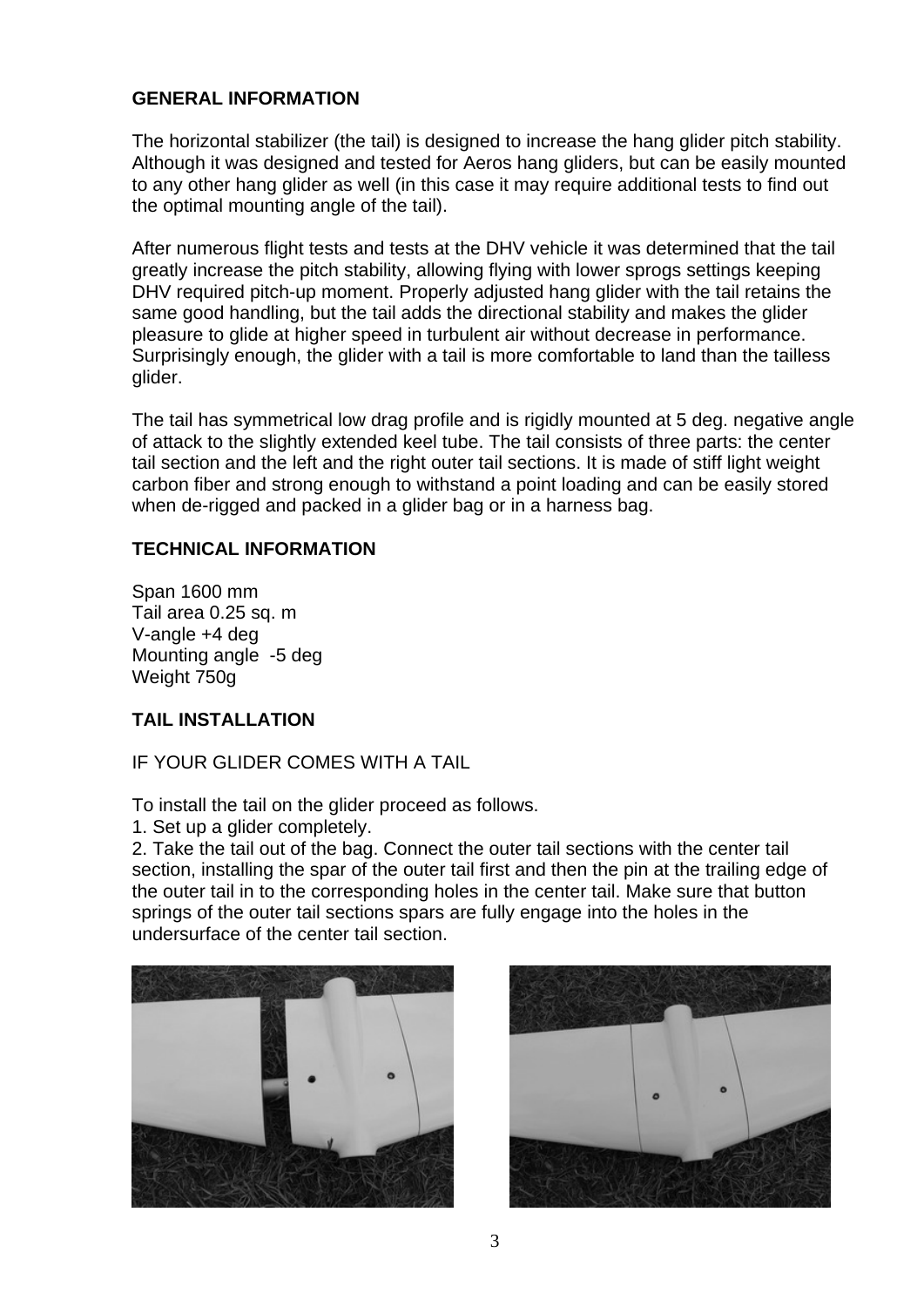3. Slide the tail onto the keel tube until the button pins on the keel engages securely into the holes in the center tail section.



**WORNING!** THE TAIL SHOULD BE INSTALLED SO THAT ITS DEHIDRAL IS POINTED UP AND ITS SWEEP POINTED BACKWARD. INSTALLING THE TAIL THE OTHER WAY ARROUND WILL WORSEN THE GLIDER FLIGHT CHARACTERISTICS AND THE GLIDER WILL BECOME DANGEROUS TO FLY.

**NOTE:** If there is a slack between the keel and the tail we recommend to wrap the keel around with a tape or sticky Dacron as shown on the photo.



IF YOU RETROFIT YOUR GLIDER WITH THE TAIL

The tail is easy to install on all Combat series gliders provided that the glider is prepared for that. The following items should be done to prepare the glider for the tail installation.

1. Set up the glider.

2. Remove the keel tube #2 from the glider: using an undersurface batten push the end cap off the keel tube #2, undo the knot of the rubber cord and remove the keel tube.

3. Install the new lengthened keel tube, which comes with the tail as a retrofit kit: pass the rubber cord through the keel tube, attach the end cap to the rubber cord, install it in the keel tube and install the keel tube # 2 in the keel tube # 1.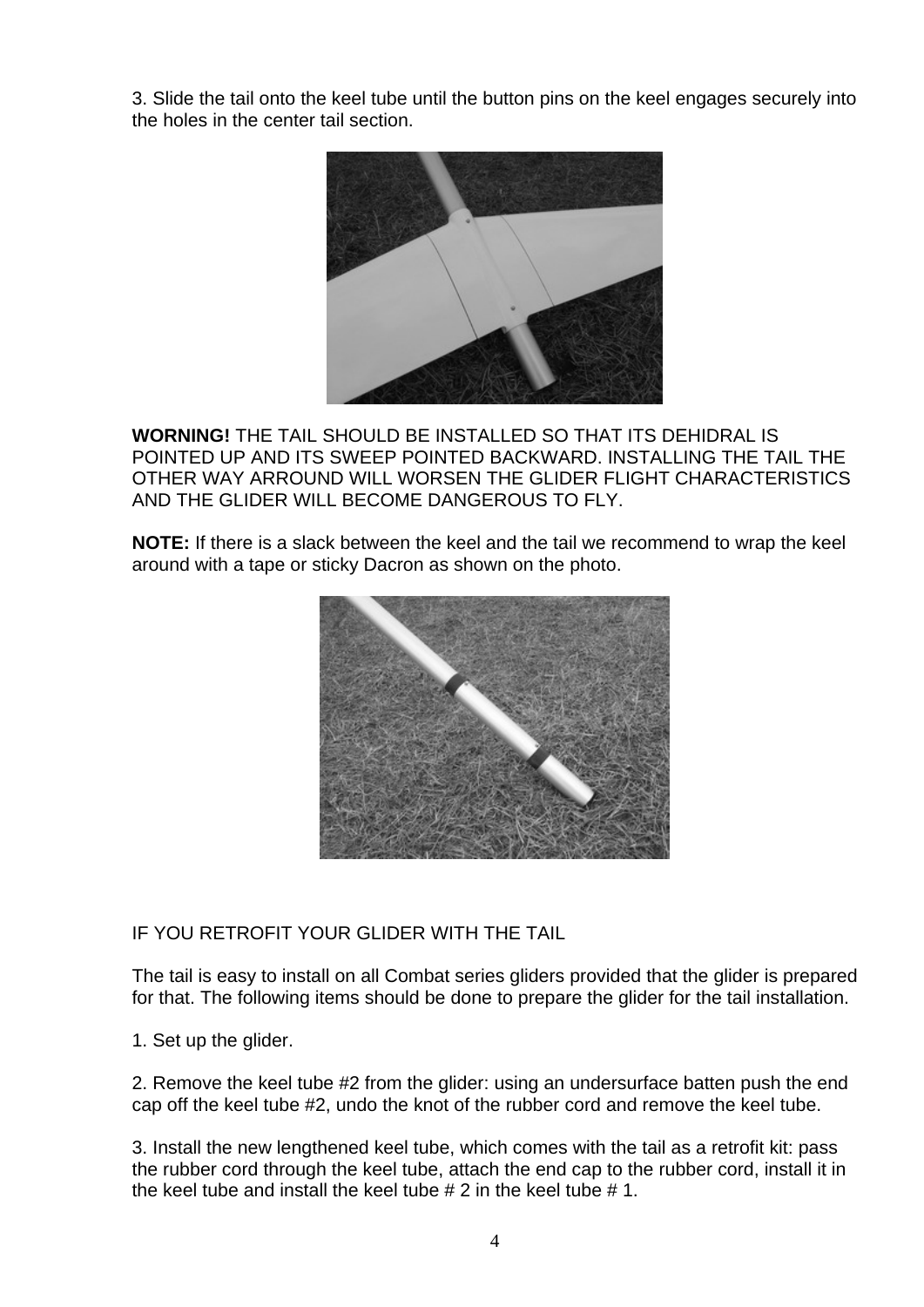4. Take the tail out of its protection bag. Attach the outer tail section to the center tail section and secure it wit a push pin.





5. Attach the tail to the keel tube as shown on the photo.



6. Place two equal supports, about 1.7 m long under each leading edge tube / cross bar junction and one support under the keel tube so that the side cables are tight and the wing is positioned at positive angle of attack.

7. Set the VG full tight.

8. Looking from behind and exactly at the center of the wing, project the tail on the trailing edge or at the leading edge of the glider. Rotate the keel tube # 2 with the tail as necessary to make it level with the wing.



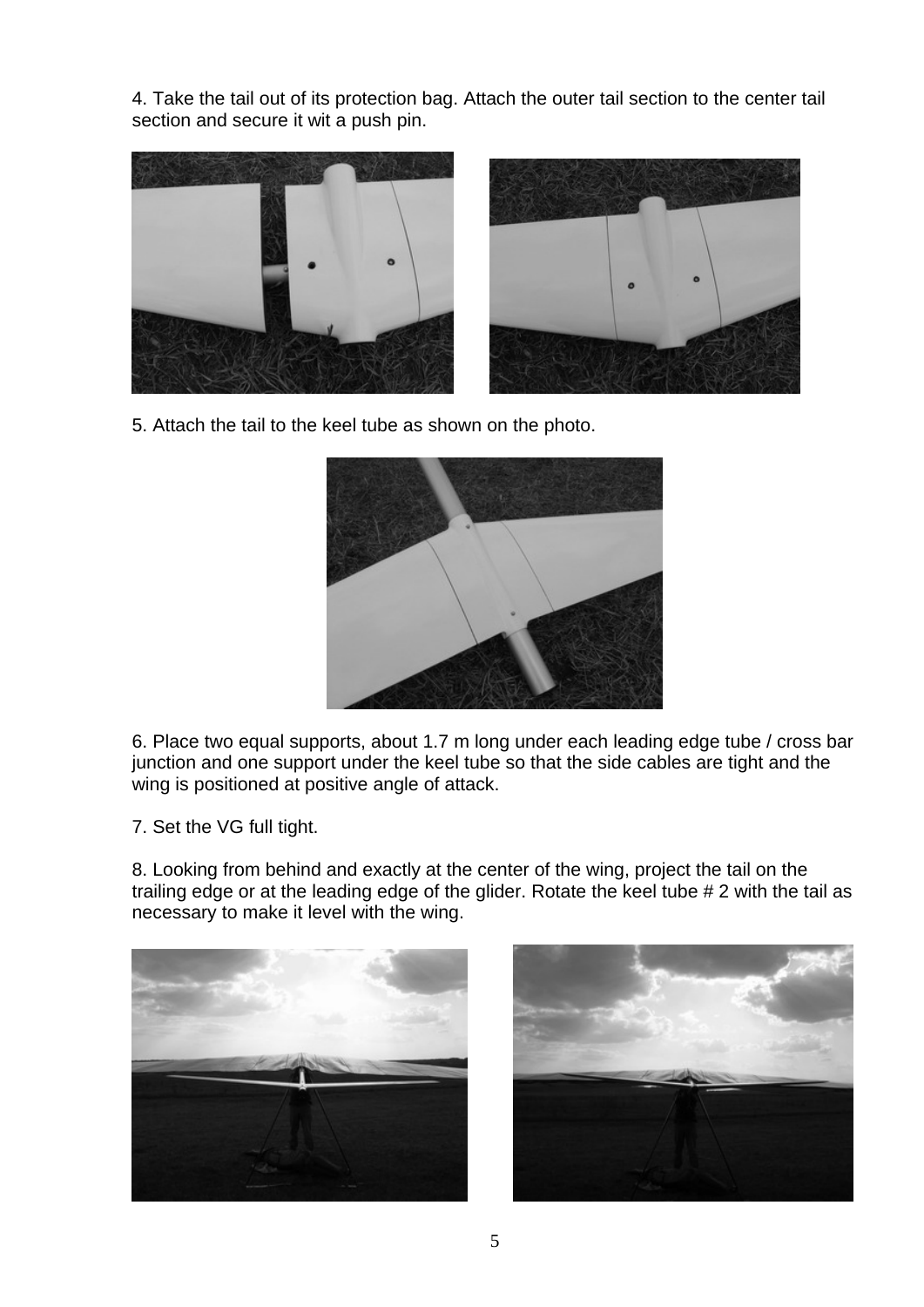9. When the tail is level, grip the rear part of the keel tube # 1 with a holdfast as shown on the photo to fix the keel tube # 2 with a tail in position.



10. Drill a 6 mm diameter hole through the corresponding hole in the rear part of the keel tube # 1.

11. Remove a holdfast, and install a push pin in the front part of the keel tube # 2.



Now, when the tail is installed, your glider may require few adjustments for better comfort and performance.